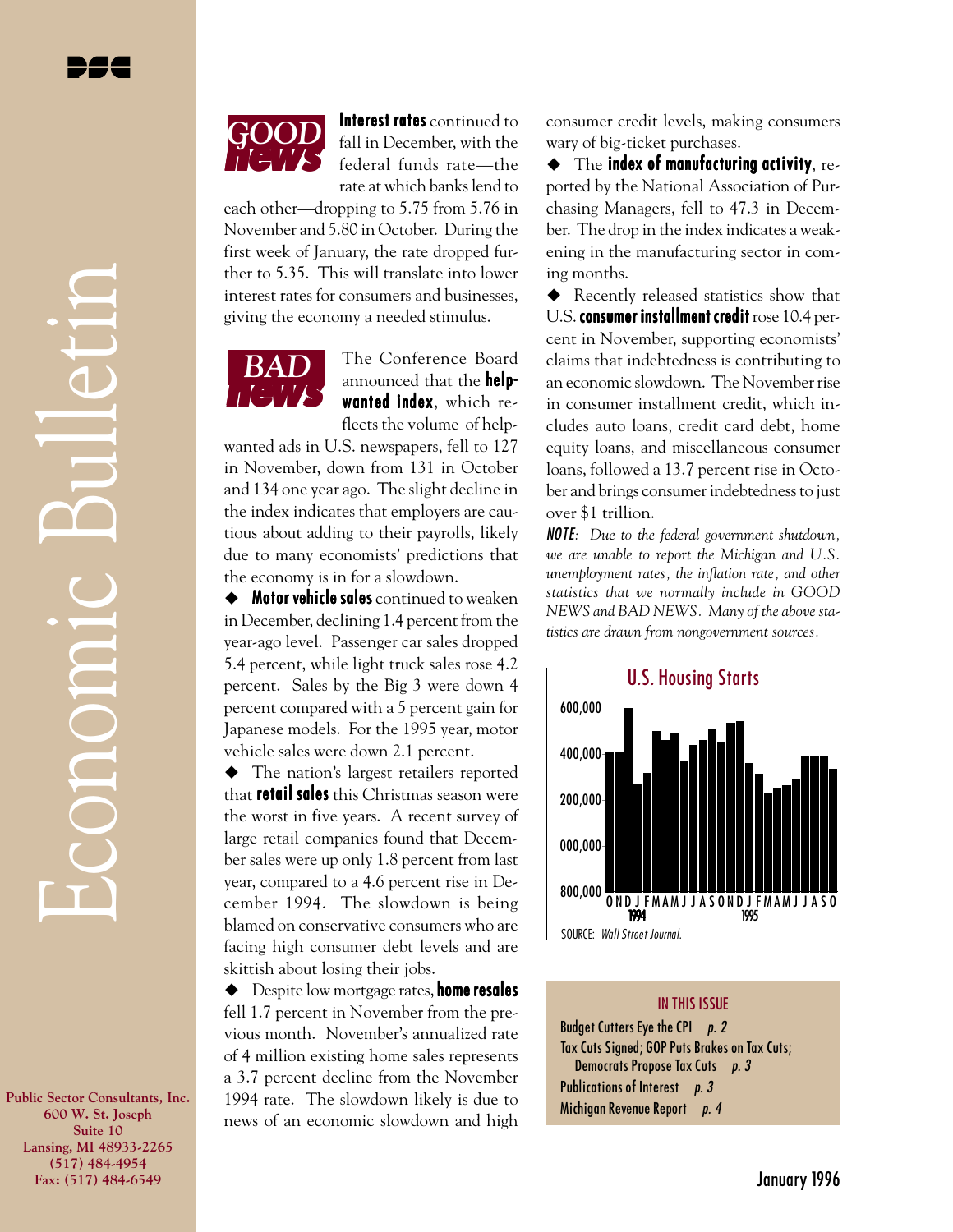

### BUDGET CUTTERS EYE THE CPI

What if the federal deficit could be drastically reduced without tax increases or spending cuts? Some say that changing the way the government calculates the Consumer Price Index (CPI), as described in an October 2 *Wall Street* Journal article, could do just that.<sup>1</sup>

### Is the Inflation Rate Inflated?

Many economists have long contended that the CPI (or inflation rate), which measures increases in the prices of consumer goods, overstates the cost of living. While there are many plausible arguments for an overinflated CPI, some of them quite complex, one of the primary arguments is very simple—the CPI does not reflect the price of goods that people actually buy. The rate is calculated from price changes in a set of goods and services that a typical consumer buys. However, this "market basket" of goods is based on consumption patterns of the early 1980s, and spending pat-

1 Wall Street Journal, "Outlook: Money Inflated Debate About Altering the CPI," October 2, 1995, p. A1.

**Public Sector Consultants, Inc.** Craig Ruff, President William R. Rustem, Sr. Vice President

#### PUBLIC SECTOR REPORTS

Editor in Chief, Craig Ruff Editors, Robert Kleine & Laurie A. Cummings Production Editor, Christine Fedewa Publication Specialist, Dyan Iansiti

terns have changed markedly since then. As economic theory would predict, consumers have substituted cheaper goods for goods with rising prices, shopping more at discount stores, and buying more generic and store-brand products than in the early 1980s. The CPI, however, does not reflect these changing patterns and assumes that higher-priced goods are bought in the same proportion they were over a decade ago.

While there *is* growing consensus that the CPI is too high, little agreement exists on the matter of *how much* too high. The U.S. Bureau of Labor Statistics, which compiles the CPI, estimates that it may be as little as one-tenth of a percentage point over the actual inflation rate, while Alan Greenspan, chairman of the Federal Reserve Board, calculates it is 0.5 to 1.5 percent too high. Others have estimated it to be up to 2 points over the actual level.

### Inflation and the Budget Debate

With Social Security (SS) payment increases, federal employee compensation, and standard income tax deductions and tax brackets tied to the CPI, big federal dollars could be gained by lowering it.

As the exhibit shows, the largest savings would stem from reduced SS payments, which are tied to the cost of living. Savings in SS payments, lower cost-of-living adjustments for federal employees, and other savings would reduce both spending and interest payments on the federal debt. In tandem with higher income tax collections resulting from a lower CPI, the government would come out \$282 billion ahead over the course of seven years—all without formally taking the politically unpopular actions of raising taxes or cutting SS benefits.

On the flip side, a lower CPI means that SS recipients would receive smaller annual increases in benefits. Also, since public and private sector pay increases are commonly tied to the CPI, many people would see slower growth in their wages. Lower federal income tax deductions, exemptions, and tax brackets would translate into more taxes for almost everyone. Therefore, while benefits and wages technically would not be cut and taxes would not be increased, deflating the CPI would, in effect, have similar results.

#### Conclusion

While adjusting inflation figures may seem like an unlikely way to balance the budget, the fact is that it would save billions of federal dollars. Like other deficit-cutting options before Congress, however, it has its costs—lowering the CPI is, in effect, a roundabout way of increasing taxes and cutting projected spending. However, it may be more politically palatable than other options, and given the impasse in Washington on a budgetcutting plan, political viability is no small consideration.

#### **Effect of a One-Percentage-Point** CPI Reduction on the Federal Budget, 1996–2002 (billions)

| Social Security savings   | <b>S102</b> |
|---------------------------|-------------|
| Increase in tax revenues  | 98          |
| Savings on other spending | 43          |
| Savings on debt service   | 39          |
| <b>TOTAL</b>              | \$282       |

SOURCE: Congressional Budget Office.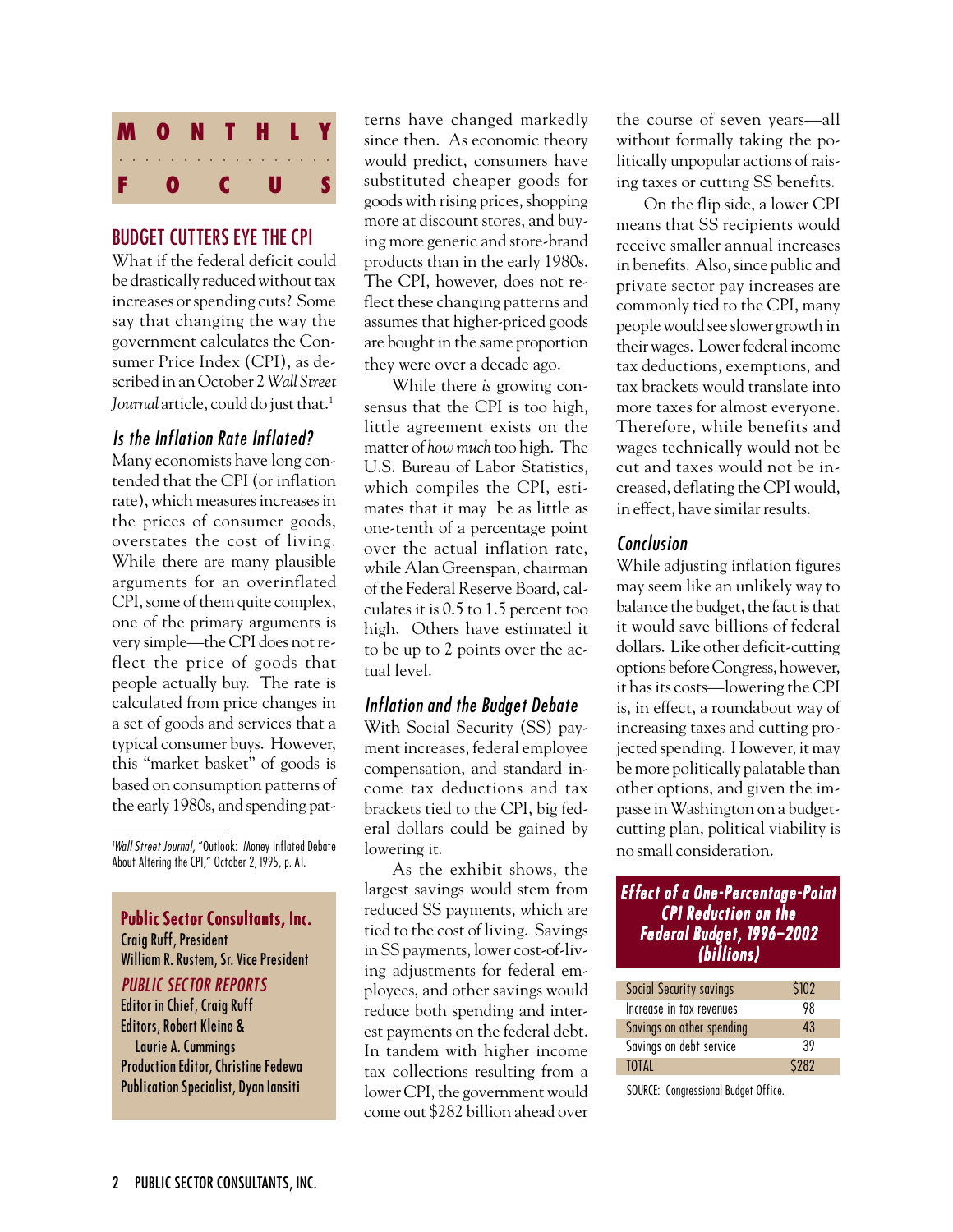

### TAX CUTS SIGNED

Governor Engler has signed into law a series of bills, which take effect immediately, that give business tax and income tax relief to Michigan taxpayers. One law gives a tax cut to Michigan businesses that sell most of their goods out of state. Another provides relief to small businesses by raising the amount their owners may earn without paying the full single business tax and rewarding businesses for in-state capital investments.

Another law grants a 2 percent refund on 1995 income taxes, which was part of an effort to avoid exceeding a constitutional limit on state tax revenues of no more than 9.49 percent of personal income. The refund is included on the 1995 tax forms. A related law gives state colleges and universities a share of any excess revenues collected by the state in FY 1994–95. It is designed to give higher education

institutions, which have not fared well in the past several budget allocations, a badly needed boost in revenues.

### GOP PUTS BRAKES ON TAX CUTS

After passing a flurry of tax cuts in 1994 and 1995, the legislature will likely hold off on additional cuts in the coming months. Engler administration officials and GOP leaders have agreed to postpone additional tax cuts until the effects of previous cuts are better understood.

There are many reasons for lawmakers' concerns over revenues—tax cuts have been helped along in the past year or two by a booming state economy, one-time spending cuts, and other favorable conditions. However, the coming year may not be so amenable to cuts—the Michigan and U.S. economies are expected to grow more slowly, the state has two pending court cases that could cost the state hundreds of millions of dollars, prisons are expected to reach capacity next year, federal aid may decline, and K–12 enrollments may be higher than anticipated.

## DEMOCRATS PROPOSE TAX CUTS

Despite the GOP agreement to hold off on further tax cuts until spring, a group of House Democrats is calling for major changes in the state's income tax. The plan's supporters reiterated arguments made throughout 1995 the first year the Michigan legislature had a Republican majority in almost 30 years—that GOP tax cuts had benefited primarily business rather than individuals. Nevertheless, the plan does have some Republican support.

The plan would reduce the state's income tax rate from 4.4 to 3.9 percent and raise the personal exemption from \$2,400 to \$2,600. It also would create credits for child care, pre-school, and elder care, increase credits for college tuition, and eliminate income taxes for persons living below the poverty line. Supporters said the tax cuts could be phased in over several years, and perhaps not take full effect until 2000.

The governor, who has repeatedly expressed concern about state revenues, has said he would endorse further cuts only if their supporters detail offsetting state budget reductions. Given the current revenue situation, backers of the plan may find it hard to show that the state is in a position for another major cut.

Steven D. Gold, et al., The Fiscal Crisis of the States: Lessons for the Future (Washington, D.C.: Georgetown University Press, **EREST** aaaaaaaaaaaaaaaaaa P U B L I C A T I O N S O F I N T E R E S T 1995). This book looks at tax and spending policies implemented in the states of California, Connecticut, Florida, Massachusetts, Michigan, and **DFINT** Minnesota during recent fiscal crises. It lays out the problems each state faced, explains what measures the governments took, and evaluates their effectiveness. Gold then attempts to draw beneficial lessons for governments from the experiences. Congressional Budget Office, Who Pays and When? An Assessment of Generational Accounting (Washington, D.C.: CBO 1995). LICATIONS This 66-page report discusses the practice of generational accounting, or estimating how much people in different age groups will pay the government for various governmental expenditures. Generational accounting has received more attention as debate has intensified over the effect that entitlements such as Social Security and Medicare will have on deficit reduction efforts. The report analyzes the generational accounting methodology, including how it is done, how the results can be interpreted, and the strengths and weaknesses of its results. The CBO, which does not use generational accounting, concludes that it is a useful tool for analyzing broad policy options but contains too many unknown variables to be used as a governmental accounting system.